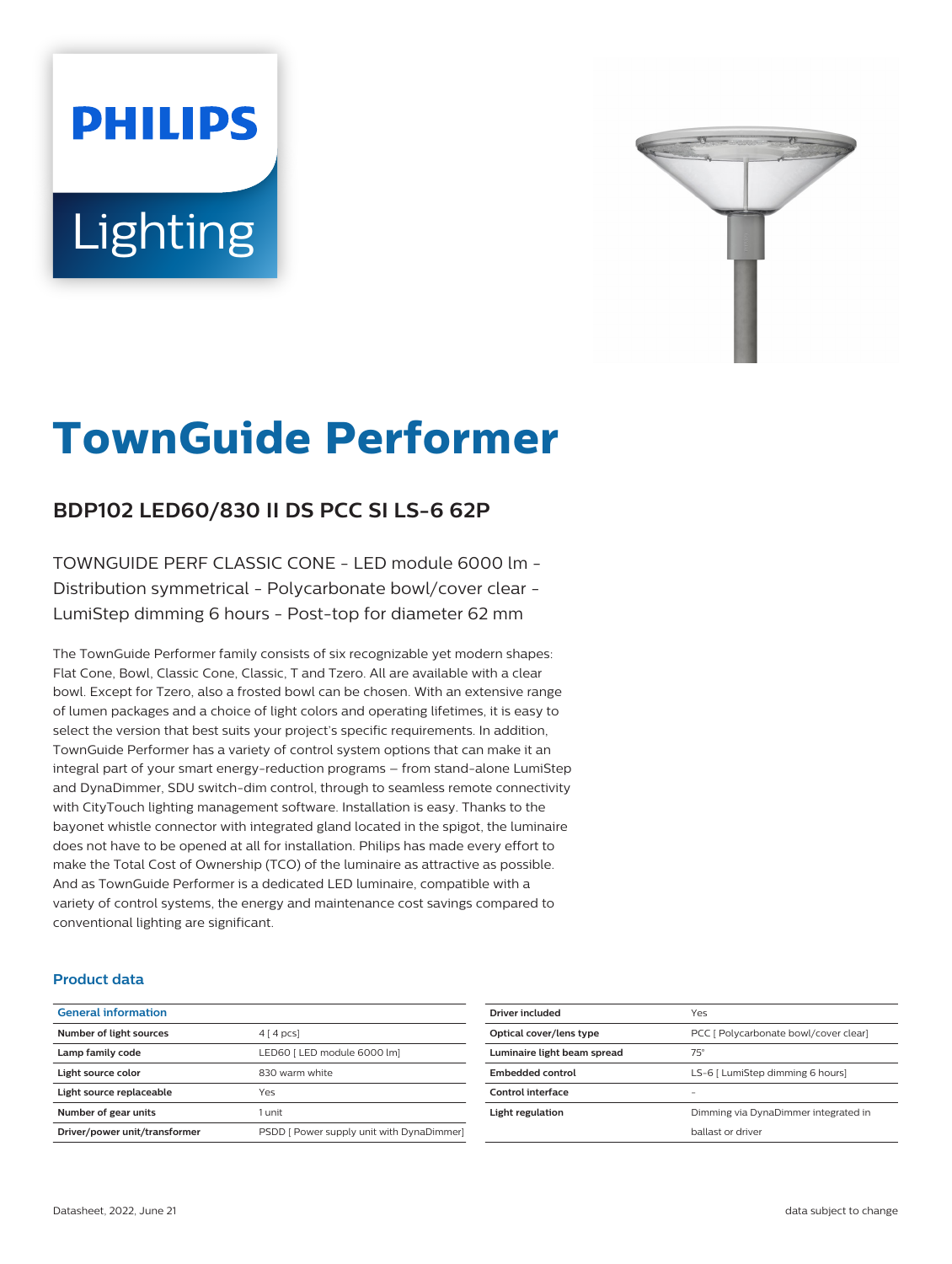## **TownGuide Performer**

| Connection                             | Screw connection block 5-pole                  |
|----------------------------------------|------------------------------------------------|
| Cable                                  |                                                |
| <b>Protection class IEC</b>            | Safety class II (II)                           |
| Parts color                            | All parts colored                              |
| Coating                                |                                                |
| Glow-wire test                         | 650/5 [ Temperature 650 °C, duration 5 s]      |
| Flammability mark                      | NO [ -]                                        |
| <b>Safety device</b>                   | PCBC [ PCB cover]                              |
| <b>CE mark</b>                         | CE mark                                        |
| <b>ENEC mark</b>                       | <b>ENEC</b> mark                               |
| <b>Warranty period</b>                 | 5 years                                        |
| Optic type outdoor                     | Distribution symmetrical                       |
| Photocell                              | No [ -]                                        |
| Constant light output                  | No                                             |
| Number of products on MCB of 16 A type | 10                                             |
| в                                      |                                                |
| <b>EU RoHS compliant</b>               | Yes                                            |
| <b>WEEE</b> mark                       |                                                |
| Light source engine type               | LED                                            |
| Service tag                            | Yes                                            |
| Serviceability class                   | Class A, luminaire is equipped with            |
|                                        | serviceable parts (when applicable): LED       |
|                                        | board, driver, control units, surge protection |
|                                        | device, optics, front cover and mechanical     |
|                                        | parts                                          |
| <b>Product family code</b>             | BDP102 [ TOWNGUIDE PERF CLASSIC                |
|                                        | CONE]                                          |
|                                        |                                                |
| <b>Light technical</b>                 |                                                |
| Upward light output ratio              | 3                                              |
| Standard tilt angle posttop            | О°                                             |
| Standard tilt angle side entry         |                                                |
|                                        |                                                |
| <b>Operating and electrical</b>        |                                                |
| <b>Input Voltage</b>                   | 220-240 V                                      |
| <b>Input Frequency</b>                 | 50 to 60 Hz                                    |
| Inrush current                         | 45 A                                           |
| Inrush time                            | 0.285 ms                                       |
| Power Factor (Min)                     | 0.96                                           |
| Power Factor (Nom)                     | 0.97                                           |
|                                        |                                                |
| <b>Controls and dimming</b>            |                                                |
| <b>Dimmable</b>                        | Yes                                            |
|                                        |                                                |
| <b>Mechanical and housing</b>          |                                                |
| <b>Housing Material</b>                | Aluminum                                       |
| <b>Reflector material</b>              |                                                |
| Optic material                         | Acrylate                                       |
| Optical cover/lens material            |                                                |
|                                        | Polycarbonate                                  |
| <b>Fixation material</b>               | Steel                                          |

| Optical cover/lens shape            | Conical                                         |
|-------------------------------------|-------------------------------------------------|
| Optical cover/lens finish           | Clear                                           |
| Torque                              | 15                                              |
| Overall height                      | 317 mm                                          |
| Overall diameter                    | 570 mm                                          |
| Effective projected area            | $0.088 \text{ m}^2$                             |
| Color                               | Silver                                          |
| Dimensions (Height x Width x Depth) | $317 \times$ NaN x NaN mm (12.5 x NaN x NaN in) |
|                                     |                                                 |
| <b>Approval and application</b>     |                                                 |

| a special construction to permeasure in |                                               |
|-----------------------------------------|-----------------------------------------------|
| Ingress protection code                 | IP66 [ Dust penetration-protected, jet-proof] |
| Mech. impact protection code            | IK10 [20 J vandal-resistant]                  |
| Surge Protection (Common/Differential)  | Luminaire surge protection level until 6 kV   |
|                                         | differential mode and 6 kV common mode        |
| Sustainability rating                   |                                               |

| Initial performance (IEC compliant)   |                        |
|---------------------------------------|------------------------|
| Initial luminous flux (system flux)   | 4740 lm                |
| Luminous flux tolerance               | $+/-7%$                |
| Initial LED luminaire efficacy        | 101 lm/W               |
| Init. Corr. Color Temperature         | 3000 K                 |
| Init. Color Rendering Index           | 80                     |
| Initial chromaticity                  | $(0.43, 0.40)$ SDCM <5 |
| Initial input power                   | 47 W                   |
| Power consumption tolerance           | $+/-10%$               |
| Init. Color Rendering Index Tolerance | $+/-2$                 |

| Over time performance (IEC compliant) |  |
|---------------------------------------|--|
|                                       |  |

| Control gear failure rate at median useful 10 % |  |
|-------------------------------------------------|--|
| life 100000 h                                   |  |
| Lumen maintenance at median useful life* 94     |  |
| 100000h                                         |  |

| <b>Application conditions</b>      |                                        |
|------------------------------------|----------------------------------------|
| Ambient temperature range          | $-40$ to $+35$ °C.                     |
| Performance ambient temperature Tq | $25^{\circ}$ C                         |
| Maximum dim level                  | 50%                                    |
|                                    |                                        |
| <b>Product data</b>                |                                        |
| <b>Full product code</b>           | 871829191040400                        |
| Order product name                 | BDP102 LED60/830 II DS PCC SI LS-6 62P |
| EAN/UPC - Product                  | 8718291910404                          |
| Order code                         | 91040400                               |
| Numerator - Quantity Per Pack      | 1                                      |
| Numerator - Packs per outer box    | 1                                      |
| Material Nr. (12NC)                | 910500991101                           |
| <b>Net Weight (Piece)</b>          | 6.780 kg                               |
|                                    |                                        |



 $\overline{a}$ 

j.